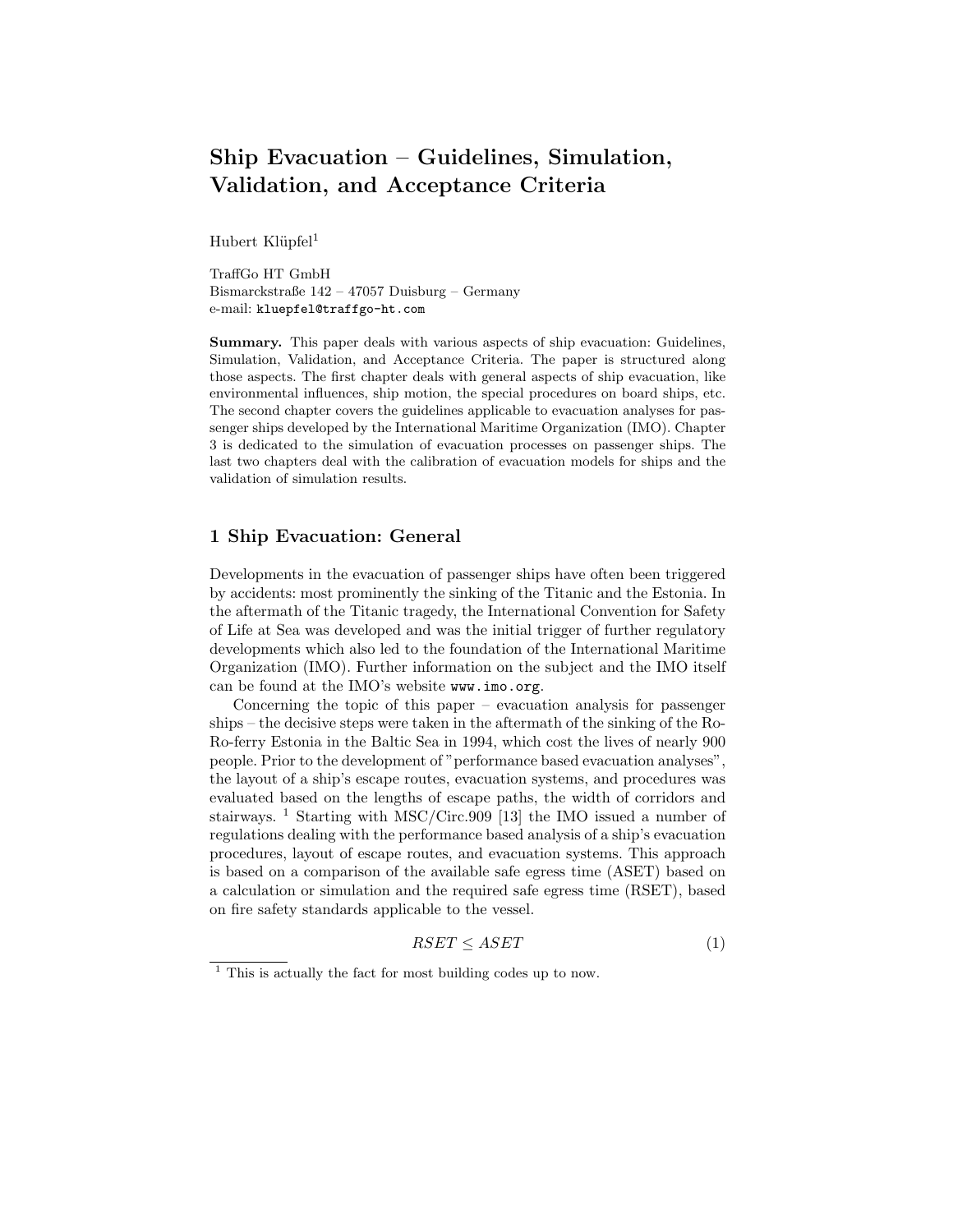

Fig. 1. The different influences on ship evacuation. MES is short for Marine Evacuation System.

The ASET was set to 60 minutes in the first version of the guidelines [13] for Ro-Ro passenger ships.

# 2 Guidelines for Ship Evacuation

The International Maritime Organization is the sub-organization of the United Nations specifically concerned with (among other areas) safety of ships (not only passenger vessels). In 2002, an extended version of the guidelines [11] was adopted, which contained two methods for performing an evacuation analysis: the simplified method based on a hydraulic or flow model (already present in MSC/Circ.909 [13]) and a so called advanced method based on computer simulations. Both methods are used to determine the RSET.

# 3 Simulation of Evacuation Processes on Passenger Ships

#### 3.1 The Procedure: Assembly and Embarkation Phase

$$
T = a + t + 2/3(E + L)
$$
 (2)

Where  $a$  stands for the awareness time,  $t$  for the walking time,  $E$  for the embarkation time, and L for the launching time. Lower case letters denote individual (person specific), uper case letters global times. The notation used here differs slightly from the notations of the MSC circulars 909, 1033, and 1238. This is due to the fact that the notation has slightly changed between those circulars and the notation used here is intented to make easy reference to the differences.

#### 3.2 Special Influences like Ship Motion

MSC.1/Circ.1238 [14] lists the following categories of parameters: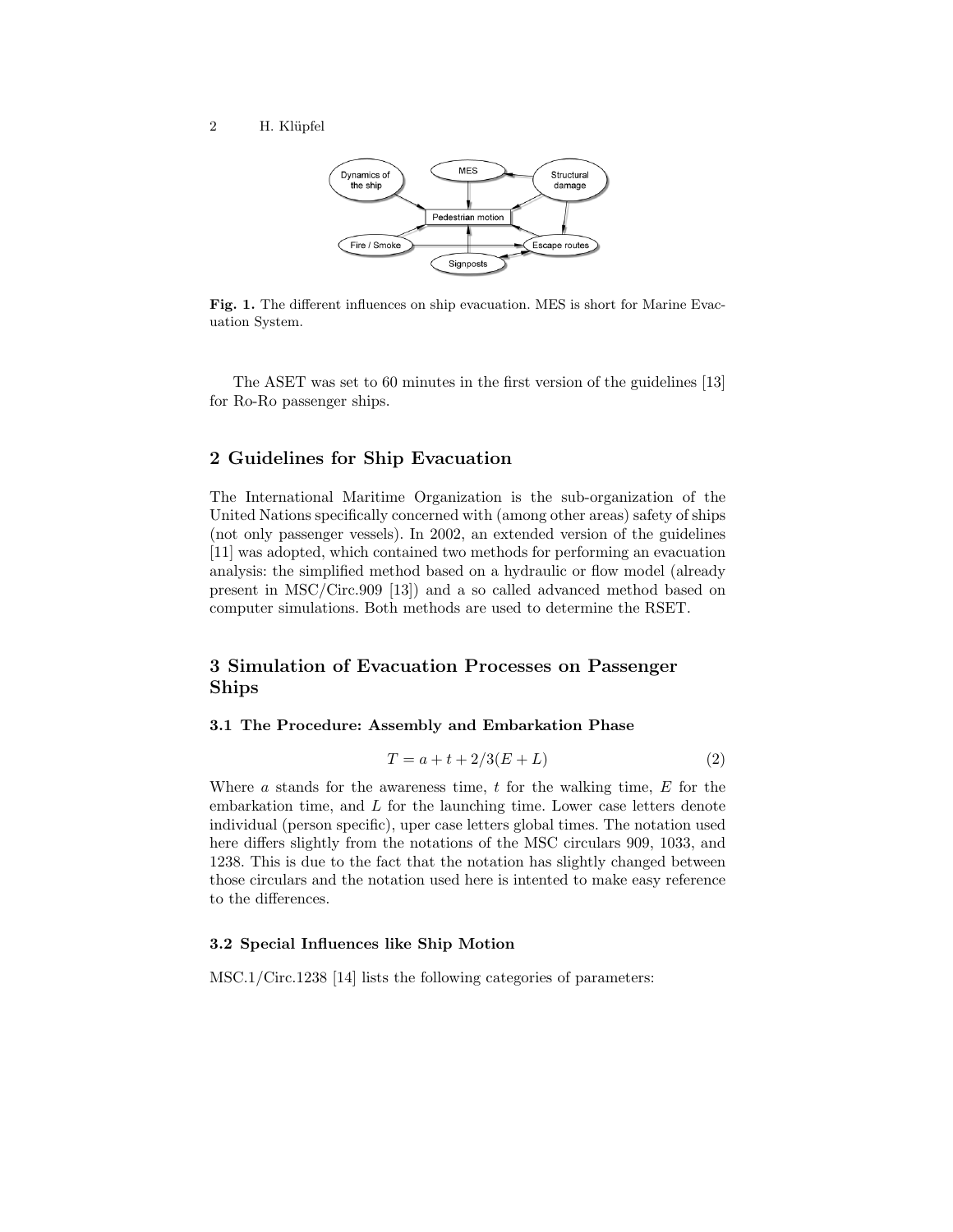

Fig. 2. Sequence of events in an evacuation (adapted from the US Coast Guard Evacuation Analysis Plan, see www.uscg.mil/hq/g-m/nmc/evacuation/nfpapers.htm).

- geometrical,
- population,
- environmental, and
- procedural.

#### 3.3 ASET in the Case of a Ship

The determination of the available safe egress time in the case of a ship has already been briefly addressed in the previous sections. One approach is to determine the ASET based on fire resistance, i.e. if a fire resistance of 60 minutes is assumed and required by the regulations, then this time is taken. A more elaborate approach is to determine the ASET based on a hazard identification (HAZID) and risk analysis. The simulation of fire and smoke is part of such an analysis and can be used to determine the ASET.

### 4 Calibration of Evacuation Models for Ships

Calibration in statistics is a reverse process to regression. The calibration problem is the use of known data on the observed relationship between a dependent variable and an independent variable to make estimates of other values of the independent variable from new observations of the dependent variable.

In software project management, software testing, and software engineering, Verification and Validation  $(V&V)$  is the process of checking that a software system meets specifications and that it fulfills its intented purpose. Verification ensures that the final product satisfies or matches the original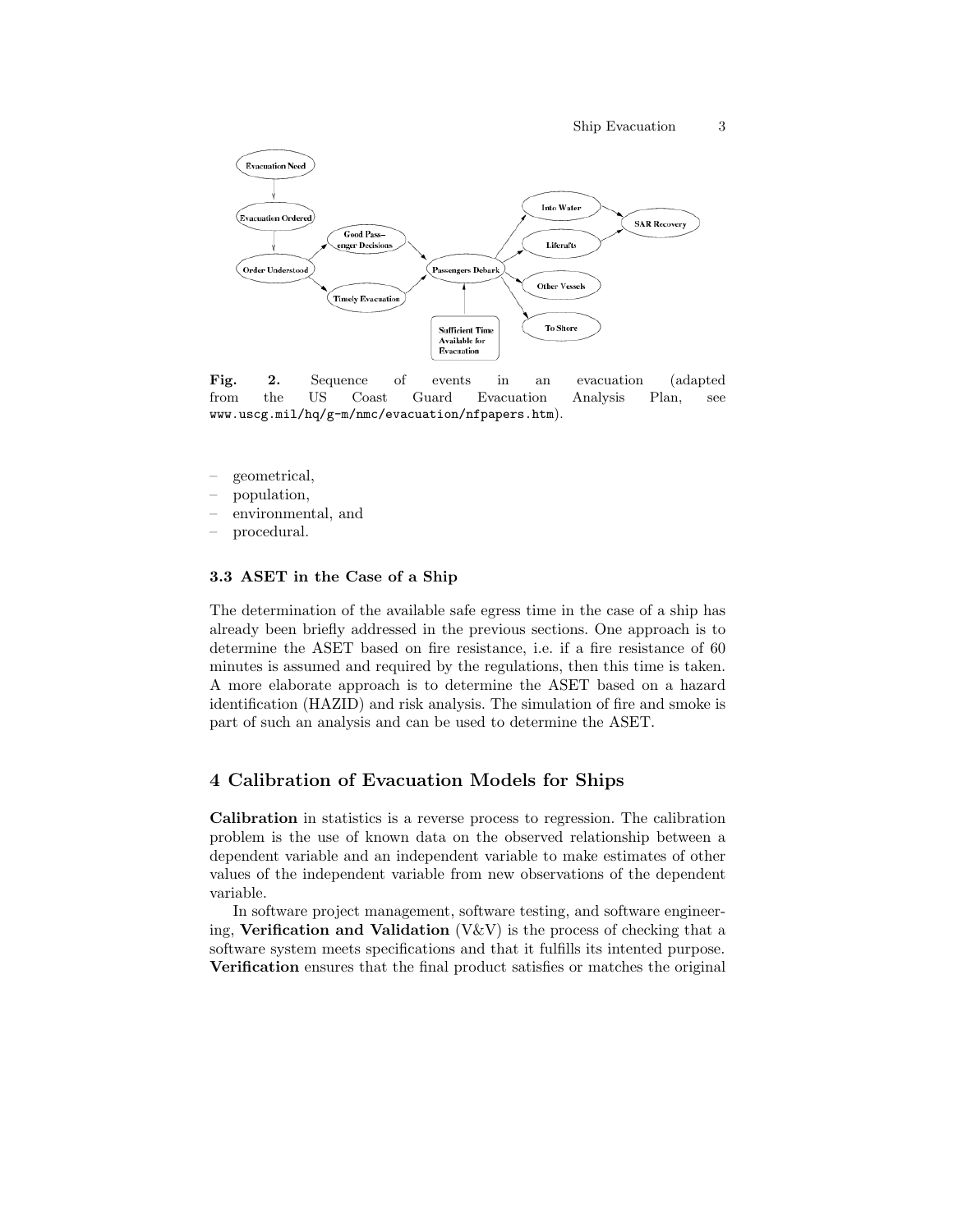4 H. Klüpfel

design (low-level checking) i.e., you built the product right. This is done through static testing.

Validation checks that the product design satisfies or fits the intented usage (high-level checking) i.e., you built the right product. This is done through dynamic testing and other forms of review.

(all quoted from www.wikipedia.org)

It is important to keep in mind that verification is a matter of checking the correct implementation of a specified design. It does not check whether the design is fit for the intented purpose. This is mainly a matter of software engineering and does not say anything about the model. Validation is the second step. In order to be able to validate the product design (i.e. the model and its implementation) it has to be verified first. The results of a verified implementation of a model can be used to validate the model itself. MSC.1/Circ.1238 [14] lists the following categories of validation/verfication:

- 1. component testing
- 2. functional verification
- 3. qualitative verification, and
- 4. quantitative verification.

The first two items in the list would be called verification according to the definitions in the previous section. The other items belong to validation.

# 5 Validation of Simulation Results

Validation will be used here in the same way as in the previous section. Therefore, verification refers to the implementation and validation refers to the results obtained from the simulation. Simulation is used in two different ways (which is not unambiguous but reflects the generally accepted use): (1) as the implementation of the model, i.e. simulation program or computer program and (2) the activity of performing a simulation, i.e. applying the computer program. This loose terminology has the disadvantage of meaning different things (software / activity), but has the advantage of being intuitively understood by the majority of people in the field and being generally accepted.

When speaking of validation of simulation results, this comprises dynamic testing and other forms of review. Test cases are in that sense not part of the validation process but rather a means of verification. If the results are judged by an expert in the field, though, validation is the appropriate term. Just comparing a specified input and output in forms of numbers is not.

There are therefore at least three forms of validation:

- 1. Simulation of test cases like those provided in the Guidelines [14],
- 2. Comparison of evacuation exercises with simulation results, and
- 3. Comparison of simulation results with incident investigation reports.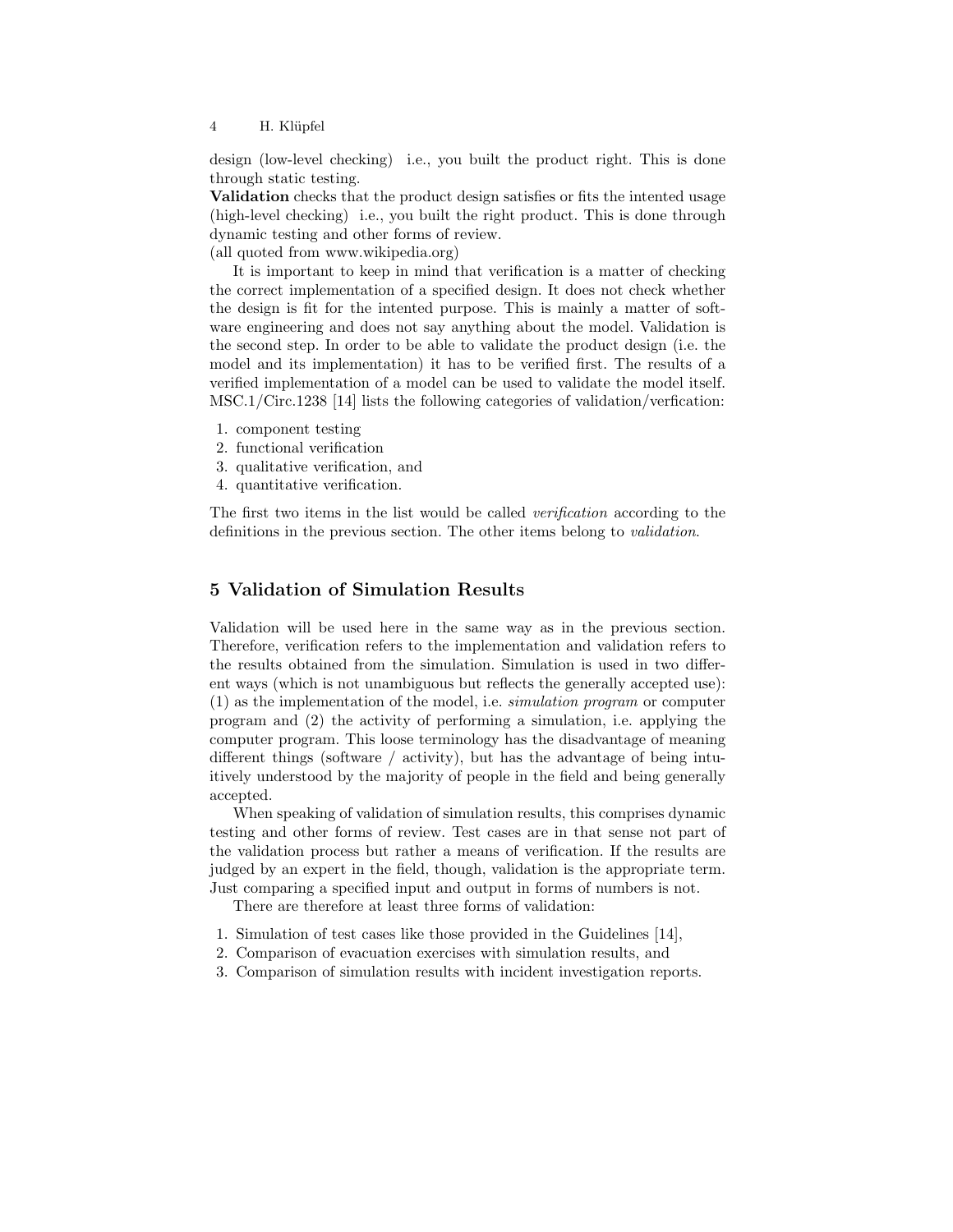#### 6 Acceptance Criteria

As mentioned earlier, one acceptance criterion is the overall evacuation time. This criterion has been formulated in eq.1 as comparison of the required safe egress time as determined by the calculation or simulation and the available safe egress time specified in the guidelines (60 minutes for Ro-Ro passenger ships and other passenger ships having less or equal than three main vertical zones and 80 minutes for passenger ships other than Ro-Ro passenger ships having more than three main vertical zones).

### 7 Information Resources

For the sake of easy reference, here is a list of information resources (as a starting point, not an exclusive reference):

- $www.imo.org$  The International Maritime Organizations website
- $www.traffgo-ht.com/en/pedestrians/downloads/index.html \text{---}$ tains a list of publications (including the author's) and a free demo-version of the software AENEAS for simulating ship evacuation
- $\,$  www.ped-net.org The pedestrian and evacuation dynamics network
- $www.evacmod.net$  The evacuation modeling network

### 8 Conclusions and Outlook (Safe Return to Port)

In this paper recent developments in the area of ship evacuation and its simulation were presented. Additionally, the regulatory regime was addressed. Concerning the expected future developments, the safe return to port (The ship is its own best lifeboat is expected to have a considerable impact on the evacuation procedures of (especially large) passenger ships. The most recent ships under construction are certified to carry up to 6,000 persons. Ships with up to 10,000 persons on board might be built within the next decade. One aspect that has not yet been addressed in this paper is Search and Rescue (SaR), which is one major reason why the safe return to port approach has been adopted by the IMO. Search and Rescue for that many people is a very difficult task. Bringing several thousand persons from lifeboats and life rafts back to other ships and finally back to shore might exceed the SaR capacities currently available.

#### Acknowledgments

I would like to thank Tobias Kretz, Christian Rogsch, Andreas Schadschneider, and Armin Seyfried (aka ped-net) for valuable discussions and continuing cooperation.